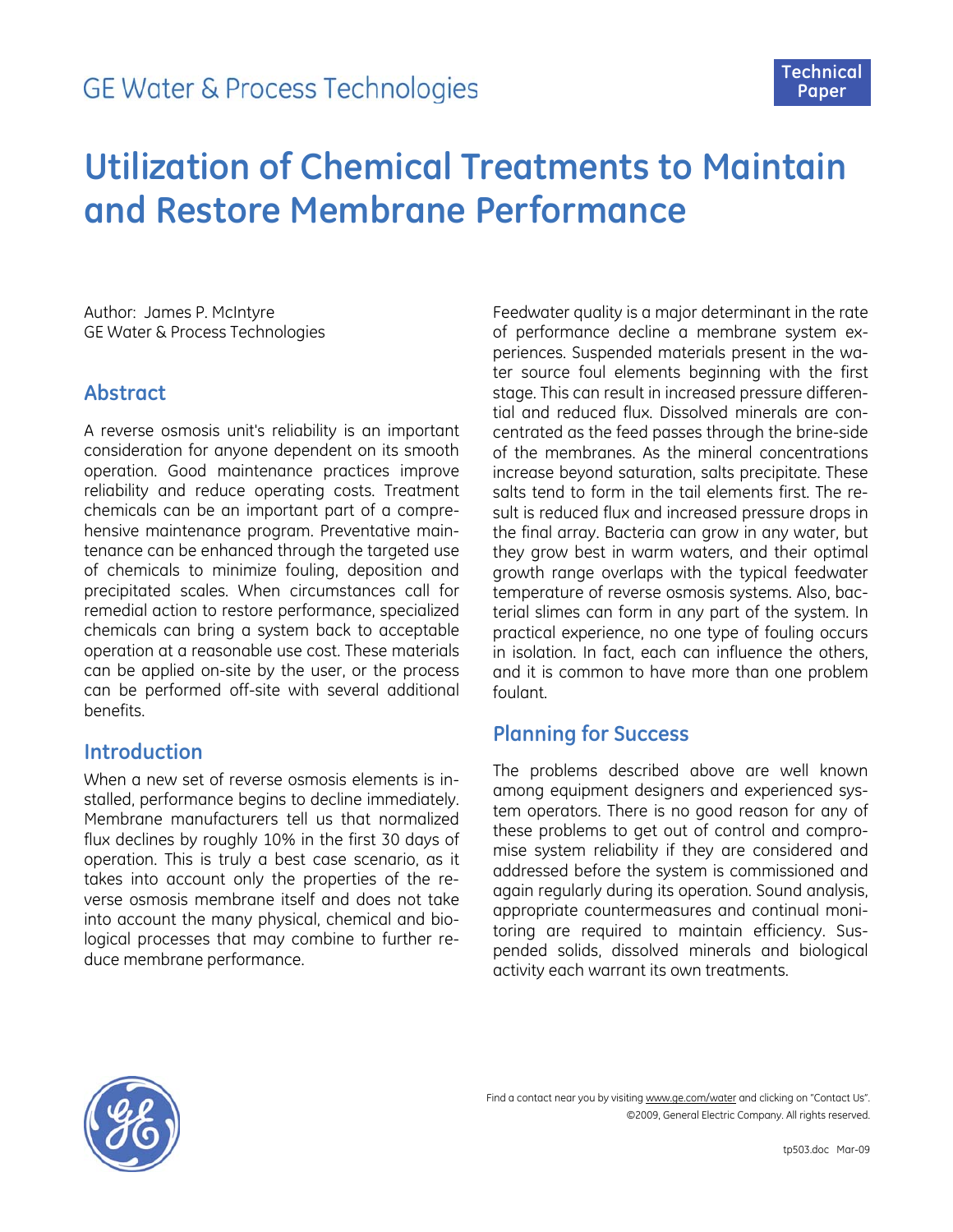Suspended solids in a feed source are commonly measured by turbidity or SDI. The preferred levels for reverse osmosis feed are turbidity less than 0.1 NTU or SDI less than 5. These values are most commonly achieved by pretreatment equipment. Multimedia filters, activated carbon, bag filters and cartridge filters are all intended to reduce particulate loading on reverse osmosis elements. During the design phase, there is a great deal of flexibility in the specification of the types, qualities and sizes of filters. Frequently, water quality changes after the design is finalized. In other cases the performance of the pretreatment equipment may not be as high as anticipated. Once the equipment is installed, there is very little flexibility in the equipment itself. The media in the multimedia filter or the cartridges in the prefilter can be changed, but generally there is no ability to add new unit operations. In this case, chemicals can be successfully applied to a multimedia filter.

Coagulant chemicals, sometimes called filter aids, are injected prior to the multimedia filter and increase particle size so that solids are more readily captured by the filter. There are a number of common coagulants, but they all belong to one of a few groups.

- Inorganic coagulants are metal salts that react with alkalinity and precipitate as metal hydroxides or carbonates. The resulting precipitates interact with suspended solids forming larger particles. Common metal salt coagulants are ferric chloride, aluminum sulfate, aluminum chloride and poly-aluminum chloride.
- Organic coagulants come in two classes. First, there are soluble, charged polymers. The positive charges on these polymers interact with the negative charges that naturally occur on colloids. The interaction leads to particle growth. The second group is self-precipitating organic polymers. These novel materials form a seed floc similar to inorganics. In either case, the mechanism of particle growth is one of chargeneutralization and agglomeration. As this is a complex process, it will not be covered in detail here. The net effect is that more suspended material is removed by the multimedia filter, and as a direct result outlet turbidities and SDI's are reduced. As a rule, low-turbidity/high-SDI waters

respond better to metal salt/polymer mixtures, while high-turbidity/high-SDI waters respond better to soluble polymers. Feed rates are typically 0.5 to 5 ppm. When a filter aid is used, backwash frequencies are generally increased, though the change is usually manageable and the system performance benefit is worth the additional water use.

If chemical feed is not an attractive option for SDI reduction, there is a novel filter media that has shown promise as a replacement for the garnet, quartz and anthracite that are commonly employed in multimedia filters. The media are glass beads that are chemically modified to maintain cationic charge without continuous chemical feed. The media has demonstrated particle size reductions on the order of 0.05 microns, which is similar to microfiltration. Conventional backwash is used to maintain the media, and several times per year it is necessary to chemically clean and recoat the media.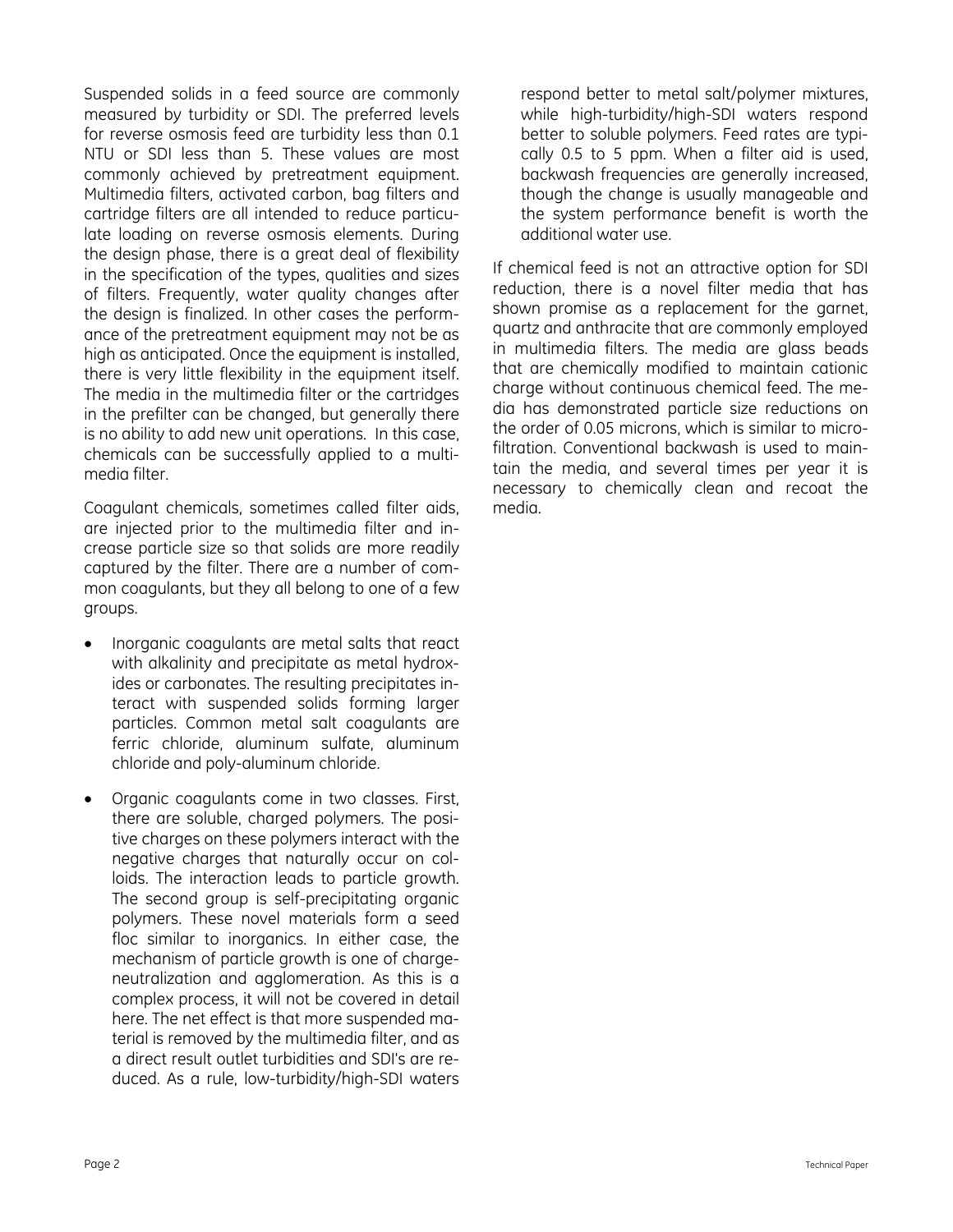| Table1. Guidelines for Mineral Scales in Reverse Osmosis Systems |  |  |  |  |  |  |  |
|------------------------------------------------------------------|--|--|--|--|--|--|--|
|------------------------------------------------------------------|--|--|--|--|--|--|--|

| Material                 | <b>Limit without Treatment</b>      | <b>Maximum Treatable in Brine</b> |
|--------------------------|-------------------------------------|-----------------------------------|
|                          |                                     |                                   |
| <b>Calcium Carbonate</b> | LSI or S&D Index** = $0.0$          | LSI or Stiff & Davis Index 3.0    |
| <b>Calcium Sulfate</b>   | Ksp 9.1 x 10-6***                   | $2.4$ x's $K_{sp}$                |
| <b>Barium Sulfate</b>    | Ksp 1.1 x 10-10                     | 65 to 105 x's Ksp                 |
| <b>Strontium Sulfate</b> | Ksp 3.2 x 10-7                      | 30 to 35 x's Ksp                  |
| <b>Calcium Fluoride</b>  | Ksp 5.3 x 10-9                      | 100 to 13,000 x's Ksp             |
| <b>Iron</b>              | 0.05 mg/l at $pH > 7$               | $0.5$ to 1mg/l****                |
| Manganese                | ΝA                                  | $0.5$ to $1$ mg/l                 |
| Aluminum                 | <b>NA</b>                           | $0.5$ to $1$ mg/l                 |
| <b>Silica</b>            | 120 mg/l at pH 7, 25°C <sup>2</sup> | 240 ppm at pH 7                   |

\*\* Langelier Saturation Index is used in waters with TDS less than 10,000. Stiff and Davis Index is applied to waters with TDS over 10,000.

\*\*\* K<sub>sp</sub> values from Lange's Handbook of Chemistry<sup>3</sup>.

\*\*\*\* In some cases iron can be maintained as high as 4 mg/l in the brine.

Mineral scales can be formed by a number of materials, but the most common are calcium carbonate, calcium sulfate, barium sulfate, strontium sulfate, calcium fluoride, ferric hydroxide, aluminum hydroxide and silica in its various forms. The saturation level of any given salt varies with temperature, with the concentration of other ions and often with pH. These factors must be taken into account when designing or monitoring a system. Table 1 shows the saturation constant  $(K_{sp})$  for the most common salts, as well as empirical concentration limits<sup>1</sup> for some of the materials. Also included is the maximum treatable range using commercially available antiscalant chemicals. These chemicals can contain phosphonates, dispersant polymers or a mixture of the two. Phosphonates act by disrupting the process of crystal formation, while dispersants impart an anionic charge to suspended or precipitated materials, thereby causing them to repel each other.

It is important to note that it may not be possible to achieve maximum treatable levels on all materials concurrently. For example, it may not be possible to sustain barium sulfate at 105 times saturation and simultaneously maintain iron at 1 mg/l. Salts and antiscalants interact, and that interaction is dependent on pH, temperature, the concentration and nature of the antiscalant compound. In order to maintain an effective antiscalant program, it helps to be able to model the chemistry of the system under a variety of conditions. The calculations involved would make this unwieldy to do on paper, but the impact of treatment chemicals can be readily modeled using software programs provided by chemical suppliers. A good software package will take into account the effect of the variables mentioned above and will permit the user to evaluate different scenarios with respect to system recovery, throughput, pH, temperature and mineral concentrations.

Bacteria are literally everywhere. They are in feedwater, on equipment surfaces and on the hands of the person changing cartridge filters. They grow well in warm water with organic material in it. They can grow in 18 megaohm water where one would think the water is too clean to support life. They are on membranes, feed spacers and piping, and if they proliferate, they cause operational problems.

Bacteria are actually not that harmful. They generally do not degrade the membrane physically or damage the equipment. They only present a problem when they generate a colony sufficient to restrict the path of flow or sufficient to restrict transport through the membrane. That said, most membrane systems experience some degree of biological fouling.

Cellulose acetate systems permit easy control of microorganisms through chlorination. Unlike the more common polyamide thin-film composite (TFC) membrane, cellulose acetate tolerates chlorine well. Biological control is as simple as maintaining a free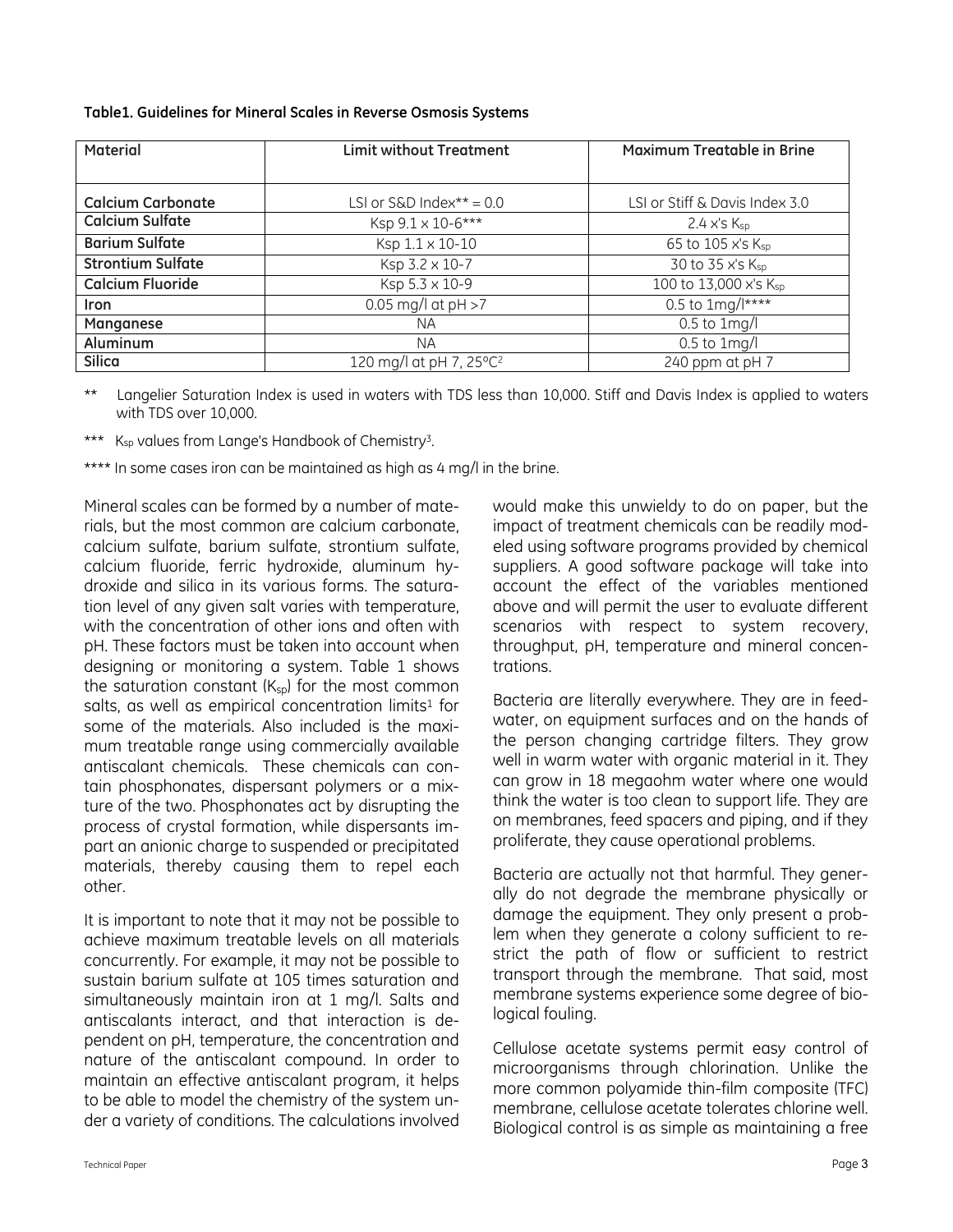chlorine residual. TFC membranes, however, degrade in the presence of chlorine. The effects are cumulative and proportional to the concentration and exposure times. Therefore, bio-control in a TFC system requires a bit more planning and monitoring.

Bacterial control should be taken into account when a system is in the design stage. Often the rate of growth is slow enough that system performance can be maintained via routine clean-in-place (CIP). Factors promoting rapid bio-growth are a ready food source, such as feedwater bearing organics, optimum pH conditions between 5 and 9, and a temperature above about 60°F (15°C). Surface waters are more prone to rapid fouling than ground waters, and mill supply is more prone than municipal supply.

When evaluating water at risk for biofouling, there are several strategies that can be applied. One is the application of non-biocidal materials that clean bacteria and the exocellular polymers they excrete from the surfaces. Since extremes of pH can kill bacteria, it is common to perform routing cleanings with low-pH cleaners and high-pH cleaners applied alternately. If the rate of fouling is relatively low, this approach can be successful. If the rate of fouling is high, it may be impractical to clean frequently enough to maintain system performance. A second strategy is to apply biocide chemicals to the system, either off-line in shock treatments or on-line in continuous low-level treatment.5 Both methods of dosing with biocides have proven successful in practice, and the selection of a method often depends on the intended use of the product water. For industrial waters not intended for human or animal consumption, continuous on-line dosing is an option. If the water will be used in pharmaceutical, beverage or similar applications, off-line treatment is the only option.

In planning a reverse osmosis maintenance program, the benefits of chemical treatments should be weighed and implemented where warranted. Chemicals can improve long-term RO performance by improving feedwater quality, preventing mineral scale and solids deposition or by minimizing bacterial growth. A well thought out and properly executed maintenance program including chemicals can greatly extend the run-time between cleanings and generally improve system reliability.

# **Recovering from Trouble**

The system is well designed. Water quality has been evaluated. Pretreatment is generating quality feed water. The system is reliable for months at a time. However, eventually the effect of hundreds or thousands of hours of operation are felt. As a result, system pressures increase and normalized flow decreases. It is time to bring the system back to optimum performance.

Virtually all of the major membrane manufacturers agree on the following statements: (1) membranes should be cleaned when normalized flow decreases by 10% from the initial acceptance test conditions, (2) membranes should be cleaned when the overall pressure drop increases by 15% over the initial acceptance test conditions. These two simple, explicit statements often go ignored, despite the fact that it has been demonstrated that the optimum cleaning response is achieved when these guidelines are followed. It can be difficult to recover performance if the system operates in a fouled condition for an extended period of time. Perhaps part of the problem is the mystery that surrounds the proper use of the CIP skid supplied at start-up. Or perhaps it is not knowing how to clean or what materials to use. There certainly are plenty of options.

Reverse osmosis element cleaning can be carried out in a number of ways. The optimum way is determined by the nature of the foulants and by the time, manpower, and resources available. The first question is not a minor one. A cleaning can be performed at just the right time, flow and temperature, and it can still fail if the chemistry applied is not appropriate for the specific foulant. For that reason it is wise to spend some time before a cleaning is needed to determine your most likely foulants. Increased pressure drops in the first stage indicate colloidal fouling from either organics or inorganics in a system, and it can also indicate bacterial fouling. This type of fouling tends to benefit from a lowpH soak followed by an alkaline cleaning. If the final stage pressure drops are elevated, it is an indication of mineral deposition. To properly address this type of fouling, it is necessary to know what minerals are most likely to deposit. System projections or antiscalant projections can be useful here, as can a new mineral analysis on both the feed and concentrate. These types of deposits may require low-pH cleaners for carbonate scales, or alkaline chelant cleaners for sulfate scales.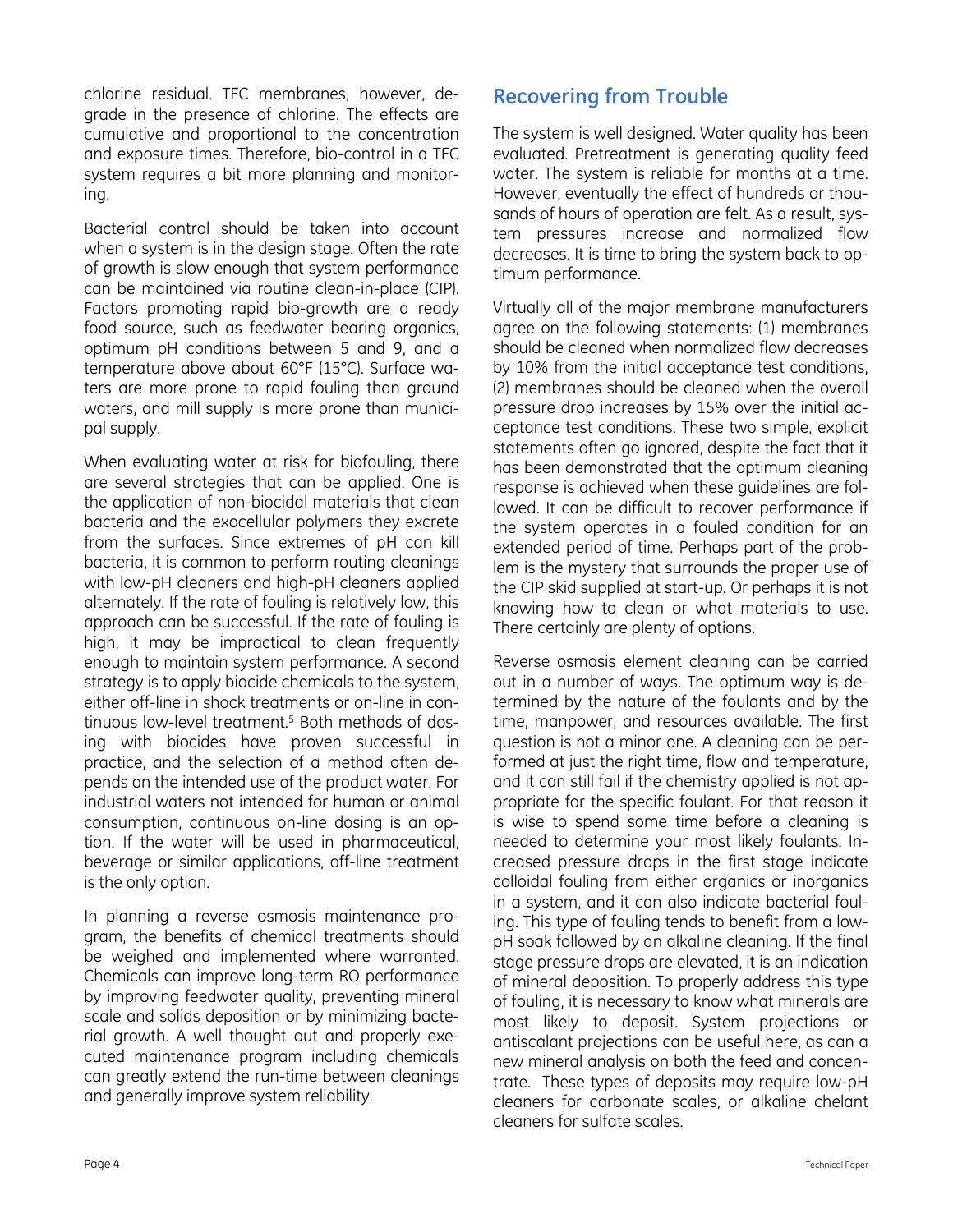Besides evaluating the type of fouling to be removed, the user must decide between mixing their own cleaner from an number of open market chemicals or using packaged cleaners designed for the membranes and foulants of concern. The advantages of packaged cleaners are many. A quality packaged cleaner will be pH-buffered to protect the membrane and to maintain optimum pH throughout the cleaning. Buffering ensures a consistent pH whether the chemical is applied at a relatively low dosage for maintenance cleaning or at an elevated dosage for severe fouling. It will also be designed to be safe for the membranes, will minimize excessive chemical handling and will minimize the number of MSDS to be reviewed by the users.

When resources are limited, reverse osmosis system users now have the option to send their membranes out to be cleaned. It seems the trend for the past 15 years has been to reduce maintenance and operations staff to minimal levels. In this lean environment it is frequently more cost effective to remove the elements from the system and ship them off-site for foulant removal than it is to perform a CIP. There are a few reliable suppliers in this field. Some provide basic cleaning and others provide a higher level of performance and documentation. One novel process provides a detailed flow test both before and after processing. The information is recorded by serial number so the end user has documentation of performance improvement for each specific element. The test information includes element pressure drop at a standard test flow, normalized permeate flow and normalized salt rejection. Armed with this information, the user can decide which elements should be loaded into each array in order to optimize permeate quality or flow characteristics.

In addition to routine cleanings, this unique process can often take membranes that cannot be cleaned onsite and restore them to the manufacturers specifications for flux and salt rejection. If a decision has already been made to replace membranes, this process can serve as an inexpensive source of spare membranes. Rather than discarding the old elements, they can be sent for processing. If the process is successful, the elements are then be preserved, sealed in bags and packaged in boxes. The user can then keep them in storage as spares.

# **Recommendations For Maintenance And Operation**

Keeping in mind that each system is unique, it is nevertheless helpful to have general maintenance guidelines for reverse osmosis systems. With that in mind, Table 2 summarizes some useful guidelines that can be implemented in any facility.

#### **Recommendations for Clean-in-Place**

Successful CIP requires planning and proper control of key system parameters. The most important parameters for cleaning are the cleaning chemistry, solution temperature, flow rate per vessel, pressure drop and use of soak times. Frequently, the effects of temperature, flow and soak times are ignored. Table 3 summarizes key parameters for successful cleaning. Bear in mind that most reverse osmosis systems experience mixed deposits, so a single cleaning may not be effective.

# **Conclusions**

The reliability of a reverse osmosis system is a significant benefit of the technology. Smooth operation depends on feedwater characteristics, fouling tendencies and the ability to recover performance after it has declined. Chemicals enhance the operation of reverse osmosis pretreatment equipment, reduce the fouling nature and bacterial activity of the feedwater and can reliably restore membrane performance when applied properly. Effective use of chemicals requires knowledge of the system's weaknesses and monitoring for signs of trouble. When used properly, chemicals make a membrane system more reliable and extend the life the system.